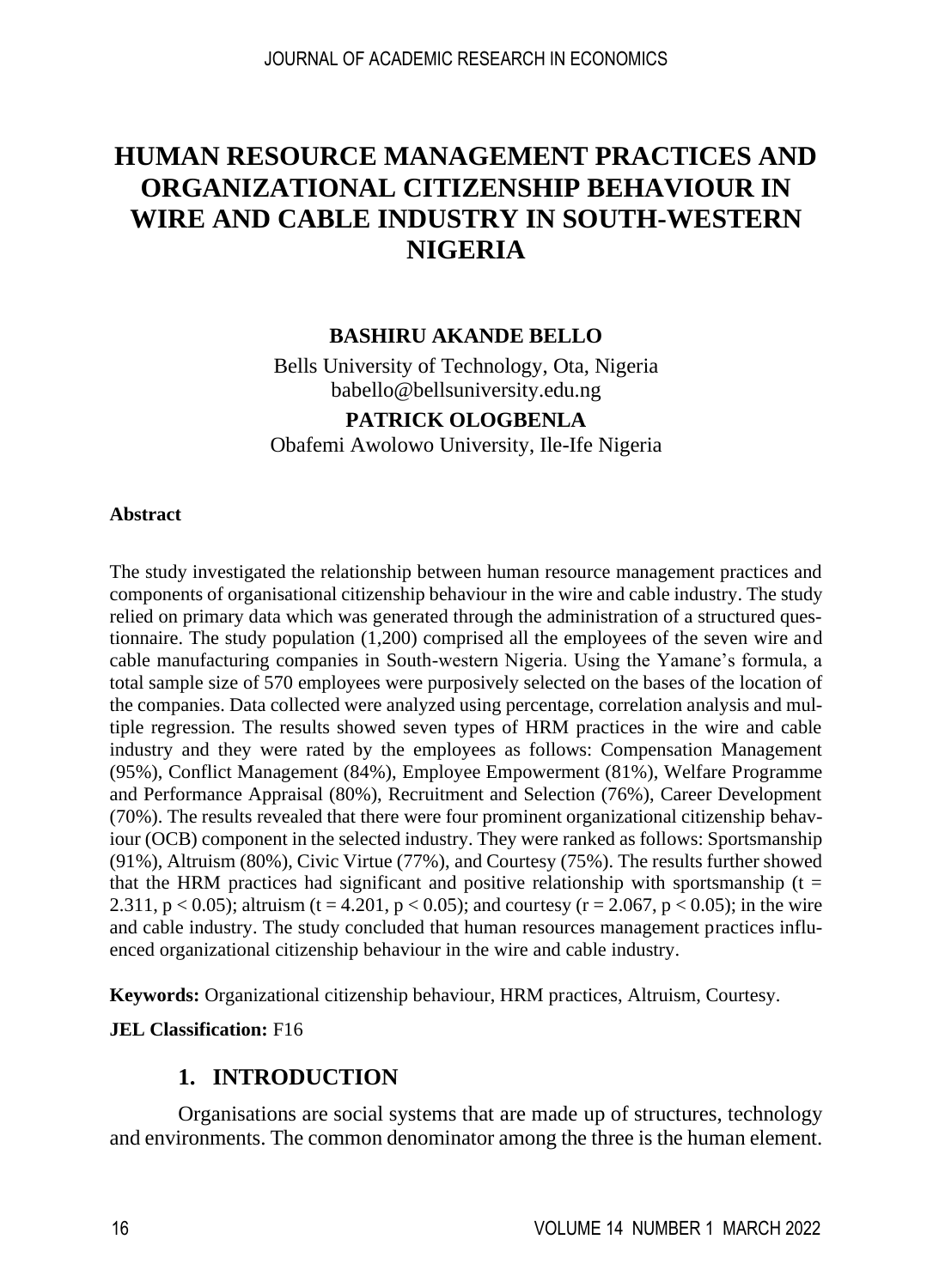Human resources management practice has a broader implication on the management of change; it has a long term perspective which integrates all human aspect of the organisation into a coherent whole, thus encouraging individual employees to have an attitude to strive for higher performance (Oladele, 2012). The human resources is central to the growth, viability and survival of any organisation, Judging by today complex business in today's business world, it is only best human resource practices that can ensure continued success of any business organisation. The human element can be described as the most versatile resources in the organisation. It is the only resource that is capable of thinking, planning, executing, and achieving organisational result (Buller & McEvoy, 2012).

There is no organisation that can survive or achieve excellence and competitiveness without their members behaving as good citizens by engaging in all sort of positive organisation relevant behaviour. Successful organisations have employees who go beyond their formal job responsibilities and freely give their time and energy to succeed at the assigned job. Such responsibility is neither prescribed nor required, yet it contributes to smooth functioning of the organisation. Rafferty, Maben, West and Robinson (2005) described organisational citizenship behaviour as those special employees work behaviour that benefit the organisation; it is optional and not directly acknowledged in the formal reward system. It is a type of behaviour that promotes the effective running of the organisation. However, an organisation requires citizenship behaviour to survive the challenging and the competitive business environment of the contemporary times. Wire Cable industry in Nigeria is of utmost importance in power distribution and telecommunication, which has necessitated the need to identify with their human resource management practices and their level of citizenship behaviour that has made the organisation to maintain consistent global export level (Egbetokun, 2009).

Organ, Podsakoff and Mackenzie (2006) described organisational citizenship behaviour as a type of behaviour that is not formally described in the employee job description. Organisational citizenship behaviour involves employees' desire to go above and beyond the recommended roles which the employees have been allocated. It is essentially the action that employees take that is above and beyond what is expected and which does not give an explicit reward. Organ (1998) revealed five distinct elements of organisational citizenship behaviour as altruism, conscientiousness, courtesy, sportsmanship and civic virtues. Employees provide organisations with unique human resource capabilities that can create a competitive advantage, therefore organisational citizenship behaviour among employees may contribute to that advantage (Podsakoff & MacKenzie, 2014). Appelbaum (2004) indicated that organisational citizenship behaviour will lead to less tension among employees; it is also an important factor that distinguishes one employee in an organisation from another. Akindele (2007) emphasized that the business world has become a global village and that business organisations are facing a turbulent competition globally. He further explained that a source of advantage for any business is the human resources. The discretionary individual behaviour which will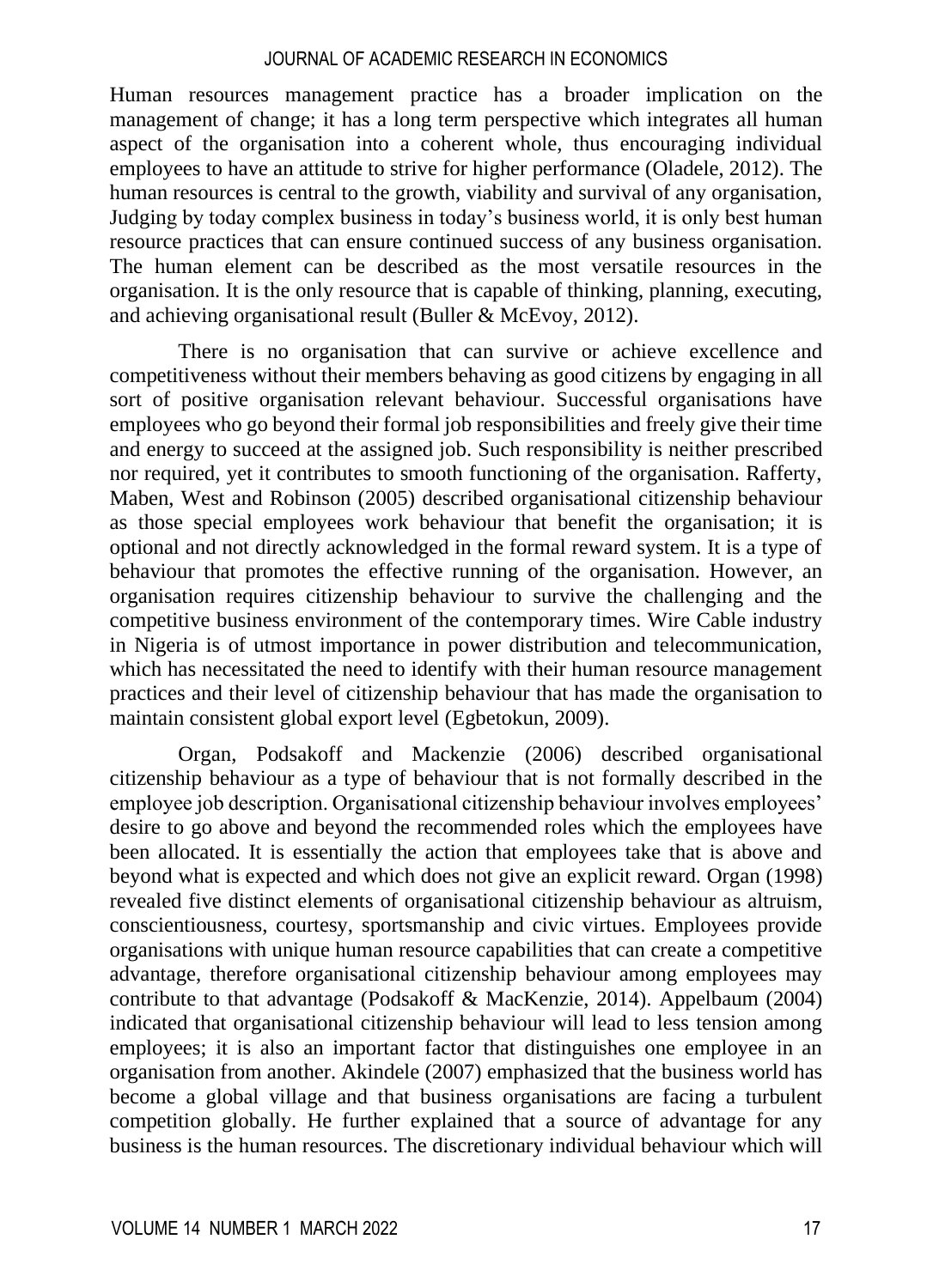promote the efficient and effective functioning of the organisation is highly necessary. This will be central to the growth, viability and survival of any organisation. The Wire and Cable Industry is very important to the development of the power sector and telecommunication industry. The industry has contributed highly to the Gross Domestic Product. The industry products are the purest and it is exported to other countries in the continent and outside thus contributing significantly to Nigeria Gross Domestic Product (Egbetokun, 2009). It is imperative that such industries have to identify and build up their competitive advantage. In the contemporary times, the power sector has been deregulated and it has no doubt contributed immensely in solving employment problems in Nigeria. The role of power distribution cannot be over emphasized. Nigeria presently has 6,000 mega Watts of installed generating capacity of electricity. Therefore, Wire and Cable Industry is of utmost importance in power distribution and also electrical installation of various buildings.

# **2. METHODOLOGY**

# **2.1 RESEARCH DESIGN**

The study used a cross-sectional survey research design method. The design established the association between variables affecting human resource practices and organisational citizenship behaviour. The study analysed the relationship between the independent and dependent variables. Questionnaire was used to extract information from the respondents. The research design highlighted the necessary information in addressing the research questions and made suggestions that will promote human resource management practices and organisational citizenship behaviour.

# **2.2 POPULATION, SAMPLE SIZE AND SAMPLING PROCEDURE**

The study population was all the Wire and Cable manufacturing companies in the South West. From a total population of one thousand and two hundred (1200) respondents the sample size was calculated to be five hundred and seventy (570) using the Yamane's formula. The breakdown was as follows: Nexus Kable Metal Lagos, (142); Nigerian Electrical Development Company Lagos, (119); Coleman wire and cable Lagos,(62); MicCom Nig. Plc Lagos, (76); Nigerian wire and cable Ibadan, (57); Comester wire and cable Nig. Plc Agbara, (76); and Denki wire and cable Akure, (38). The respondents were managers, supervisors and factory workers who were purposively selected on the bases of the location of the companies.

Using Yamane's Formula:  $N = 1200$  and  $e =$  error margin

$$
Sample\ Size\ (n) = \frac{N}{1 + Ne^2}
$$

Where  $e = error margin$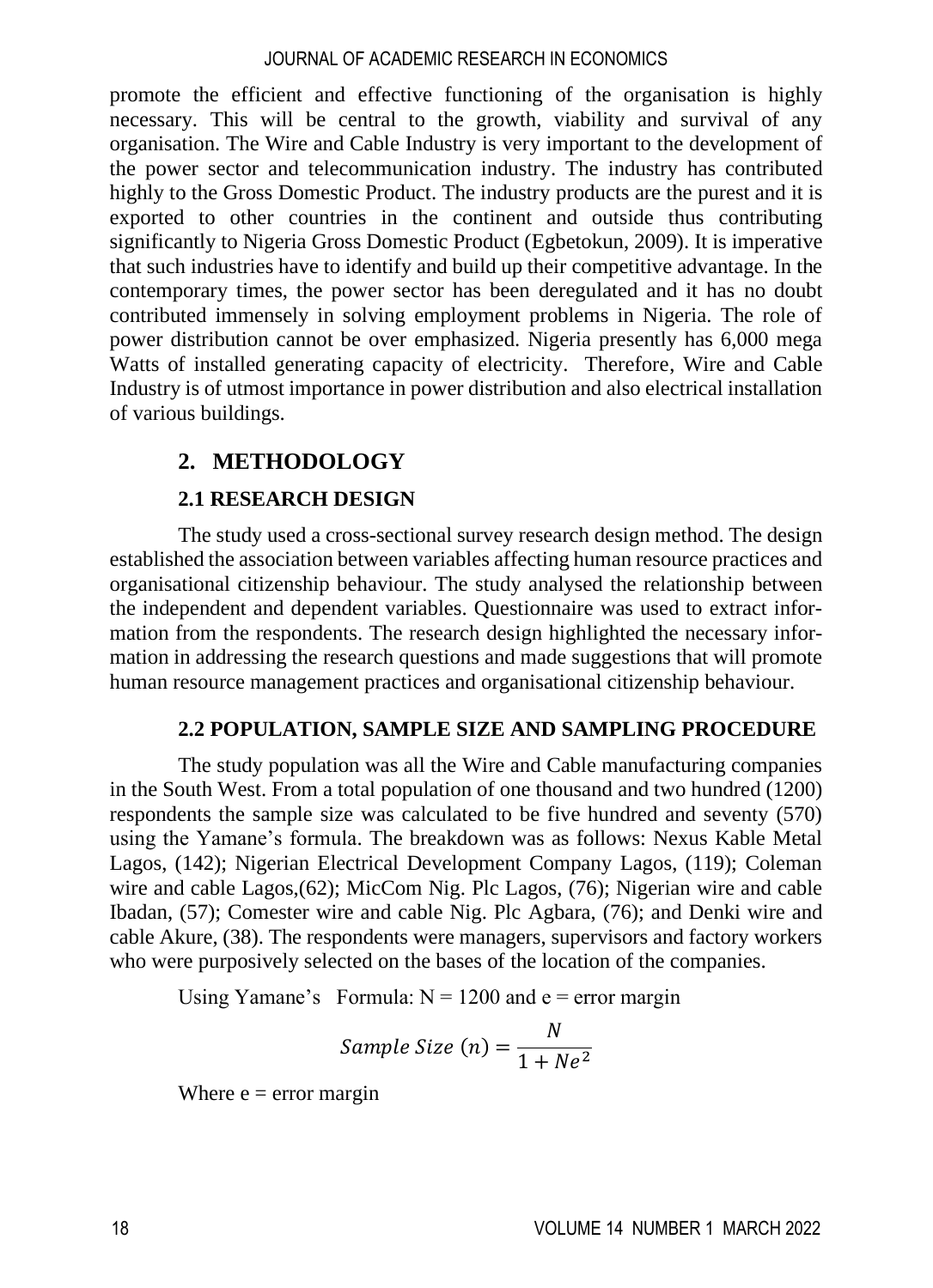Sn (n) =1200/ 1+1200 (0.03)<sup>2</sup>  $n = 1200/2.08$  $n = 576.9 \approx 570$ .

# **2.3 DATA ANALYSIS TECHNIQUES**

The data collected was processed and analysed using both descriptive and inferential statistics. The analysis was in accordance with the research objectives and hypotheses. The descriptive statistics such as frequency count, percentage, mean and standard deviation, while Correlation analysis and multiple regression technique were the inferential statistics.

Correlation analysis was used to establish the relationship between the variables. It expressed the extent to which pairs of sets of ordered pairs vary concurrently (Nunnaly, 1978). Multiple regression analysis was employed to investigate the influence of the various human resource management practices on components of organisational citizenship behaviour. Using stepwise regression, seven human resource management practices were used as the independent variables, while the dependent variable was the organisational citizenship behaviour. The multiple regression model of this study is given by

$$
OCB = \beta_0 + \beta_1 CMP + \beta_2 WLF + \beta_3 CAR + \beta_4 APR + \beta_5 CFL + \beta_6 REC + \beta_7 EMP + \varepsilon
$$

Where:

 $\text{CMP} = \text{compensation management}$  $WLF = welfare programme$  $CAR = career$  development  $APR =$  performance appraisal  $CFL =$  conflict management  $REC = recruitment$  and selection  $EMP =$  employee empowerment  $\beta_0$ ,  $\beta_1$ , ...,  $\beta_7$  = regression coefficients ε = error term

Aprior Expectation:

 $\beta_1 > 0, \ \beta_2 > 0, \ \beta_3 > 0, \ \beta_4 > 0, \ \beta_5 > 0, \ \beta_6 > 0, \ \beta_7 > 0$ 

To measure the goodness of fit of the regression, the coefficient of multiple determination  $(R<sup>2</sup>)$  was used which represents the proportion of the variation in the dependent variable that is explained by the set of selected independent variables.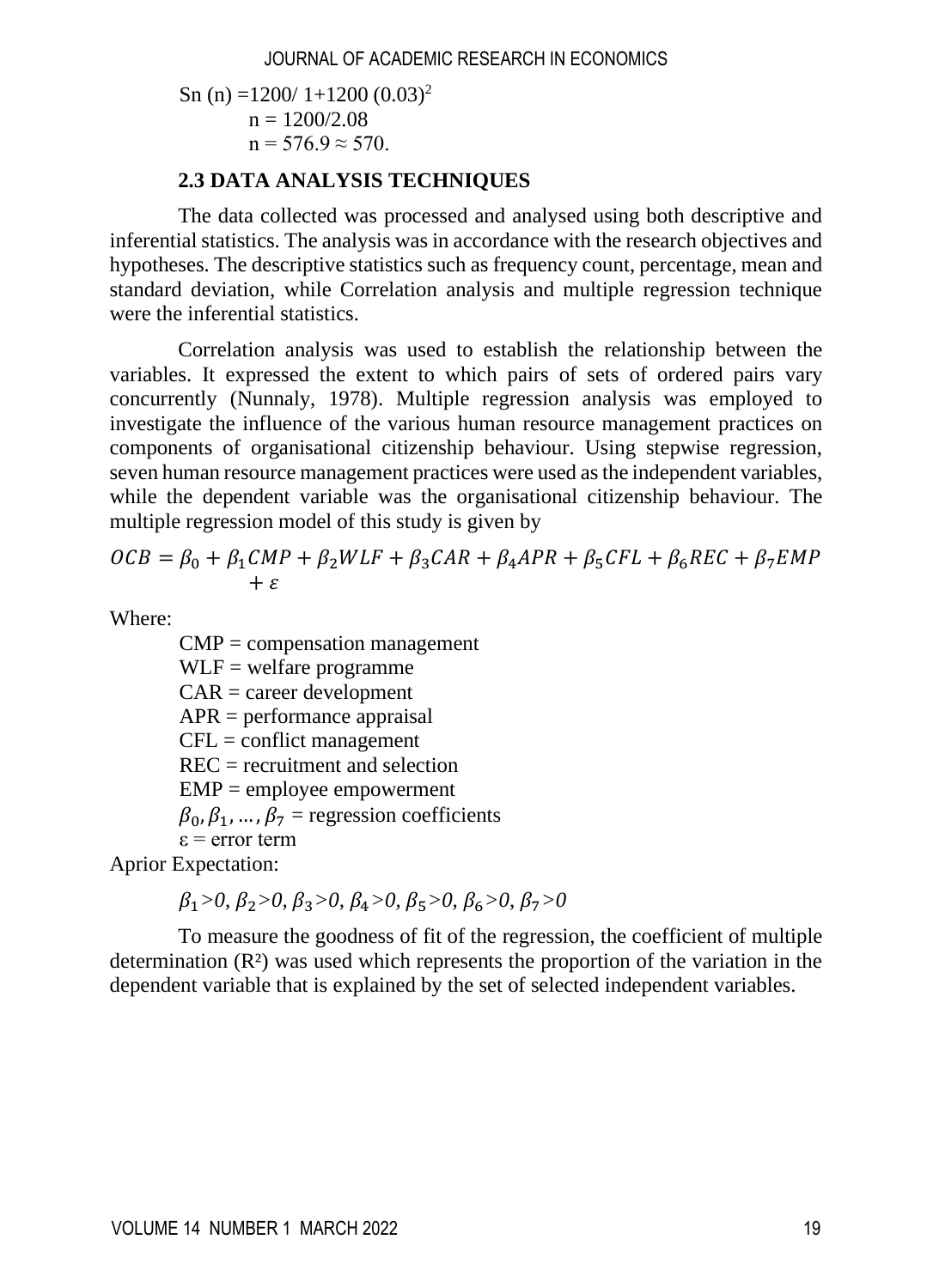| <b>Variable</b>              | <b>Total</b> | <b>Mean</b> | <b>Standard</b> | <b>Standard</b>  | <b>Ranking</b>  |
|------------------------------|--------------|-------------|-----------------|------------------|-----------------|
|                              | score        | score       | error           | <b>Deviation</b> |                 |
| <b>Conflict Management</b>   | 1,689        | 4.13        | 0.83            | 0.83             | 1 <sup>st</sup> |
| Welfare Programme            | 1,636        | 4.00        | 0.90            | 0.90             | 2 <sub>nd</sub> |
| Compensation<br>Management   | 1,619        | 3.96        | 0.83            | 0.83             | 2rd             |
| Recruitment and<br>Selection | 1,619        | 3.96        | 0.85            | 0.85             | 3 <sup>rd</sup> |
| Career Development           | 1,603        | 3.92        | 0.99            | 0.99             | 5 <sup>th</sup> |
| Performance Appraisal        | 1,558        | 3.81        | 1.03            | 1.03             | 6 <sup>th</sup> |
| Employee<br>Empowerment      | 1,615        | 3.95        | 0.88            | 0.88             | 7 <sup>th</sup> |

*Table 1: Summary Statistics of Human Resource Management Practices*

*Source:* Field Survey, 2019

The Table highlights the summary statistics and the ranking of the various human resource practices in the wire and cable industry. The summary indicates that management of conflict in the wire and cable industry is highly practice. With the total score of 1,689 responses and mean score of 4.13. The respondents agreed that conflict management values are shared in the industry with available procedure for managing conflict.

The table also indicated that welfare programme is a well ranked human resource management practice in the wire and cable industry with total score of 1,636 responses and a means score of 4.00. This is an indication that the industry appreciates and recognizes the employees for their excellence. The company provides conducive working environment for the employees which responsible for the exhibition of citizenship behaviour.

Compensation management, and Recruitment and Selection as depicted in the analysis is a highly ranked human resource practice in the wire and cable industry with the total score of 1,619 and a mean score of 3.96 respectively. It is an indication that compensation management makes the employee get excited with the organization. It is also revealed that recruitment and selection is a part of human resource management practice. The respondents affirmed that the organization usually disseminate information about internal recruitment, the company has competitive selection process which attracts competent people.

In the analysis, career development is well adopted human resource practices. It has a total value of 1,603 with a mean value of 3.92. The respondents revealed that their organization help them develop the essential skills needed for the successful accomplishment of their duties. The company promotes employees growth and personal development.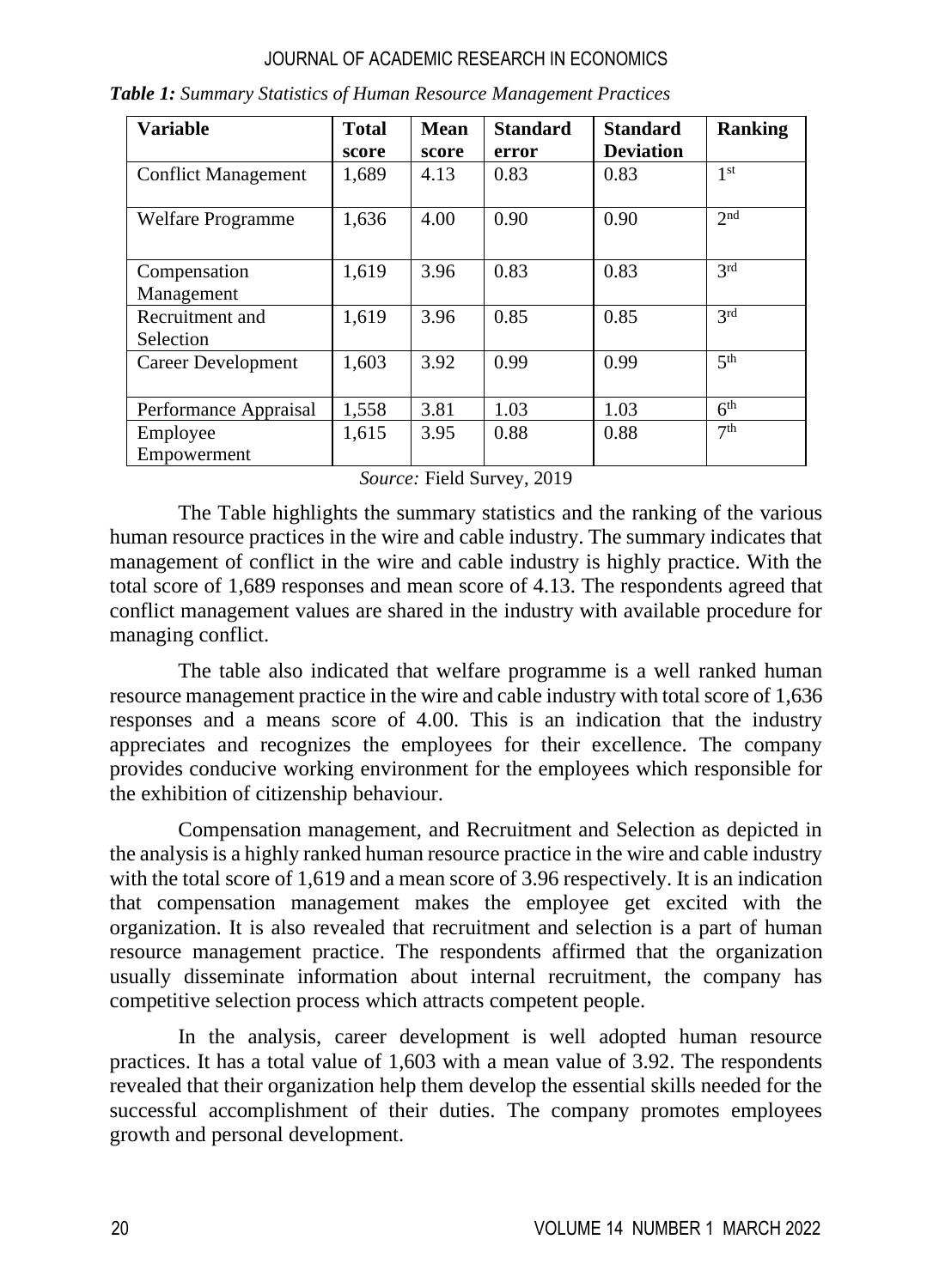The analysis also indicates that performance appraisal is ranked high as depicted by the responses. It shows that it is a significant human resource practice with the total score of 1,558 responses and mean score of 3.81. It shows that performance appraisal is used as a basis for employee development plan.

Employee Empowerment according to the respondents is also well practice. It has a total score of 1,615 and mean score of 3.95. This is an indication that the company allows the employees to share innovative ideas which gives them a lot of control over their work.

| Variable        | <b>Total</b><br><b>Score</b> | Mean<br><b>Score</b> | <b>Standard</b><br>error | <b>Standard</b><br><b>Deviation</b> | <b>Ranking</b>  |
|-----------------|------------------------------|----------------------|--------------------------|-------------------------------------|-----------------|
| Sportsmanship   | 1.672                        | 4.09                 | 0.79                     | 0.79                                | 1 st            |
| <b>Altruism</b> | 1.644                        | 4.02                 | 0.83                     | 0.83                                | $\gamma$ nd     |
| Civic Virtues   | .652                         | 4.04                 | 0.81                     | 0.81                                | 2rd             |
| Courtesy        | .611                         | 3.94                 | 0.84                     | 0.84                                | 4 <sup>th</sup> |

*Table 2: Summary Statistics of Organizational Citizenship Behaviour in the Wire and Cable Industry*

*Source*: Field Survey, 2019

The table depicts that sportsmanship (total score of 1,672 responses and a mean score of 4.09) is the most exhibited organizational citizenship behaviour among the employees in the wire and cable industry. This indicates that the worker help other to get oriented to work, they help others with personal challenges.

A civic virtue is another citizenship behaviour that is exhibited by the employees in the wire and cable industry. The total score of 1,652 with a mean score of 4.04 indicates that civic virtue is an essential organizational behaviour that is practiced by the employees of the organization. It is an indication that workers are well informed about development in the wire and cable industry. They keep abreast of changes in the industry they attend meetings that are not mandatory but considered important.

In the area of altruism behaviour, the analysis showed that it has a total score of 1,644 with a mean value of 4.02. This is an indication that they are always willing to cover work related assignment for their colleagues. They always consider the effect of the actions. They always give helping hand to their colleagues. The civic virtue behaviour ranked 3rd as indicated in the analysis.

The courtesy behaviour with the total score of 1,611 and means score of 4.02 also indicated a highly exhibited organizational citizenship behaviour in the wire and cable industry. The employees are able to tolerate occasional inconvenience, they make the best out of every situation and they do not complain about trivial matters.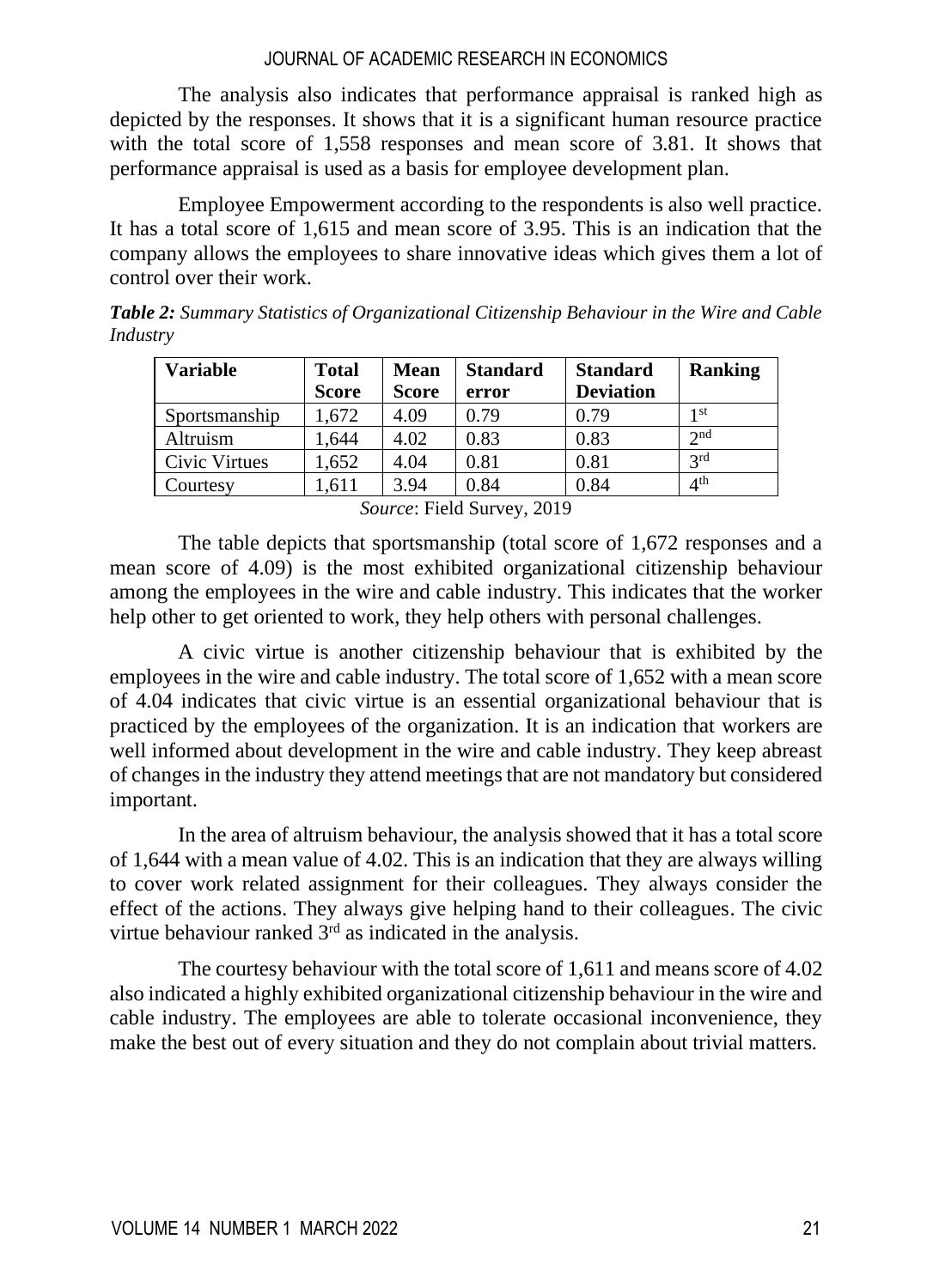|               | 1          | 2            | 3          | $\overline{4}$     | 5          | 6          | 7          | R     |
|---------------|------------|--------------|------------|--------------------|------------|------------|------------|-------|
| Compensation  | 1.000      |              |            |                    |            |            |            |       |
| management    |            |              |            |                    |            |            |            |       |
| Welfare       | $0.437**$  | 1.000        |            |                    |            |            |            |       |
| programme     | (0.000)    |              |            |                    |            |            |            |       |
| Career        | $.197**$   | $0.350**$    | 1.000      |                    |            |            |            |       |
| Development   | (0.000)    | (0.000)      |            |                    |            |            |            |       |
| Performance   | $0.337***$ | $0.278***$   | $0.239***$ | 1.000              |            |            |            |       |
| Appraisal     | (0.000)    | (0.000)      | (0.000)    |                    |            |            |            |       |
| Conflict      | $0.450**$  | $0.351**$    | $0.117*$   | $0.339***$         | 1.000      |            |            |       |
| Management    | (0.000)    | (0.000)      | (0.018)    | (0.000)            |            |            |            |       |
| Recruitment & | $0.263***$ | $0.191***$   | $0.134***$ | $0.136^{\ast\ast}$ | $0.183***$ | 1.000      |            |       |
| Selection     | (0.000)    | (0.000)      | (0.007)    | (0.006)            | (0.000)    |            |            |       |
| Employee      | $0.124*$   | $0.223^{**}$ | $0.158***$ | $0.142***$         | $0.231***$ | $0.173***$ | 1.000      |       |
| Empowerment   | (0.012)    | (0.000)      | (0.001)    | (0.004)            | (0.000)    | (0.000)    |            |       |
| Altruism      | $0.469**$  | $0.327**$    | $0.098*$   | $0.229***$         | $0.367**$  | $0.191**$  | $0.272***$ | 0.601 |
|               | (0.000)    | (0.000)      | (0.048)    | (0.000)            | (0.000)    | (0.000)    | (0.000)    |       |
| Courtesy      | $0.279***$ | $0.180**$    | 0.011      | $0.253***$         | $0.137**$  | $0.139***$ | 0.053      | 0.549 |
|               | (0.000)    | (0.000)      | (0.831)    | (0.000)            | (0.006)    | (0.005)    | (0.284)    |       |
| Sportsmanship | $0.341$ ** | $0.274$ **   | $0.182**$  | $0.212***$         | $0.190**$  | $0.183***$ | $0.148***$ | 0.684 |
|               | (0.000)    | (0.000)      | (0.000)    | (0.000)            | (0.000)    | (0.000)    | (0.003)    |       |
| Civic Virtue  | $0.345***$ | 0.090        | 0.053      | $0.293**$          | $0.186***$ | 0.028      | 0.079      | 0.492 |
|               | (0.000)    | (0.070)      | (0.282)    | (0.000)            | (0.000)    | (0.575)    | (0.112)    |       |

|  |  | Table 3: Relationship between HRM Practices and Components of OCB |  |  |  |
|--|--|-------------------------------------------------------------------|--|--|--|
|--|--|-------------------------------------------------------------------|--|--|--|

\*, \*\* correlation is significant at 0.01 and 0.05 levels (2-tailed) respectively

*Source*: Field Survey, 2019

The relationship between human resource management practices and components of OCB was established by the Pearson correlation analysis presented in Table 3. The correlation matrix also helped to test the hypothesis one of this study which states that "There is no significantly positive relationship between human resource management practices and components of organisational citizenship behaviour in the Wire and Cable industry in South Western Nigeria". The results of the correlation matrix showed that compensation management had significant relationship with welfare programme, career development, performance appraisal, conflict management, and recruitment  $\&$  selection at 1%, and with employee empowerment at 5% level of significance. The implication is that when compensation management is practiced to a large extent, it significantly influenced or boost welfare programme, career development, performance appraisal, conflict management, recruitment & selection and employee empowerment in organisations. Furthermore, the matrix welfare had significant relationship with career development, performance appraisal, conflict management, recruitment & selection and employee empowerment at 5% level of significance. The correlation matrix clearly revealed that compensation management, welfare programme, career development, performance appraisal, conflict management, recruitment & selection, and employee empowerment had significant relationship with one another and with the components of organizational citizenship behaviour in the wire and cable industry.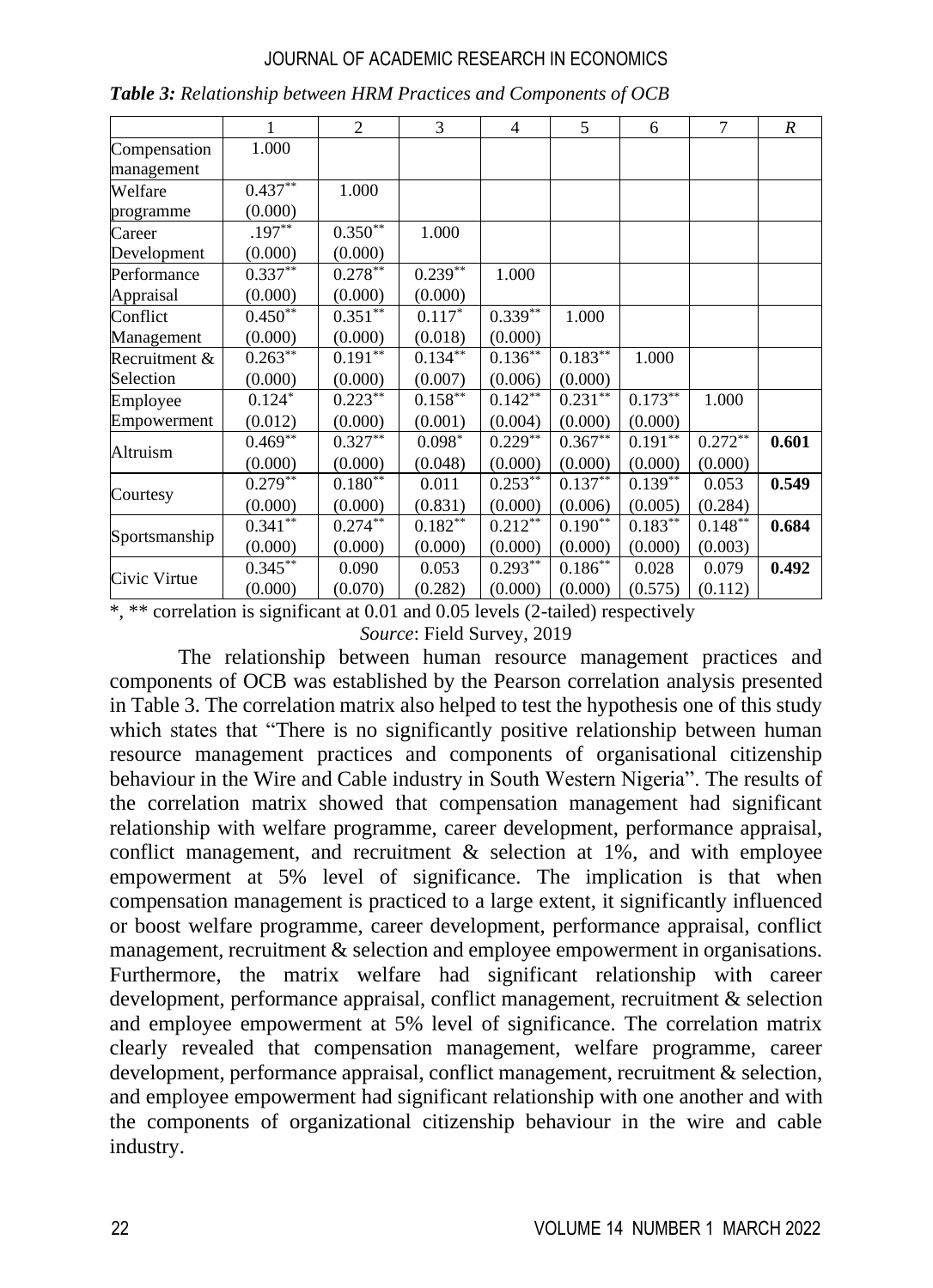The results showed that each of compensation management, welfare programme, performance appraisal, conflict management, recruitment & selection, employee empowerment had significantly positive relationship with altruism at 1% level of significance, while career management had significantly positive relationship with altruism at 5% (2-tailed). This showed that all HRM practices had significantly positive relationship with altruism. The multiple correlation coefficient (R) of 0.601 confirmed that the relationship between HRM practices and altruism behaviour in the selected cable and wire organisations was very strong and positive. This implies that increase in the firms' HRM practices resulted in enhanced altruism behaviour in the organisations.

# **3. DISCUSSION OF FINDINGS**

The study examined the various human resource practices in the Wire and Cable Industry, in accordance with the objectives of the study. The objective identified the various human resource practices in the Wire and Cable Industry; the findings indicate the following human resource practices viz: compensation management, welfare programs, career development, performance appraisal, conflict management resolutions, recruitment and selection and also employee empowerment were in practice in the Wire and Cable Industry in Southwestern Nigeria. In the area of compensation system, the finding is in line with (Armstrong, 2009), which argued that an employee exert discretionary efforts if proper performance management system and if this can be supported by compensation system. This also conform with the study by (Brown, 2003) which viewed compensation as being based on a well-articulated philosophy that is belief and guiding principles that are consistent with the system, 3.96 confirms that compensation management was practiced to a high extent in the wire and cable industry. This study is also confirmed by the study by (Carnevale  $\&$  Smith, 2013) which revealed that compensation management will create a more engaged workforce that is willing to go extra miles for the organization.

The analysis also indicate that majority (80%) of the respondents agreed that Welfare Programme is an effective human resource management practice in the Wire and Cable industry. The wire and cable industry adopted programs which enable them to appreciate and recognize them for their excellence. The findings agreed with (Pfeffer, 2006) which highlighted that the relevance of employee welfare programme could not be overemphasized. It also agreed with Armstrong (2009) which states that welfare performance influences the sentiment of workers. This finding is in line with (Banu & Adifa, 2012) that studied welfare programs in employee's behaviour and job satisfaction. It was showed that welfare programme is positively related to positive behavioral, of a job satisfaction.

Career Development has a high percentage (about 70%) with a mean value of 3.92. This is an indication that career development is highly practiced in the wire and cable industry. This is an indication that the wire and cable industry implements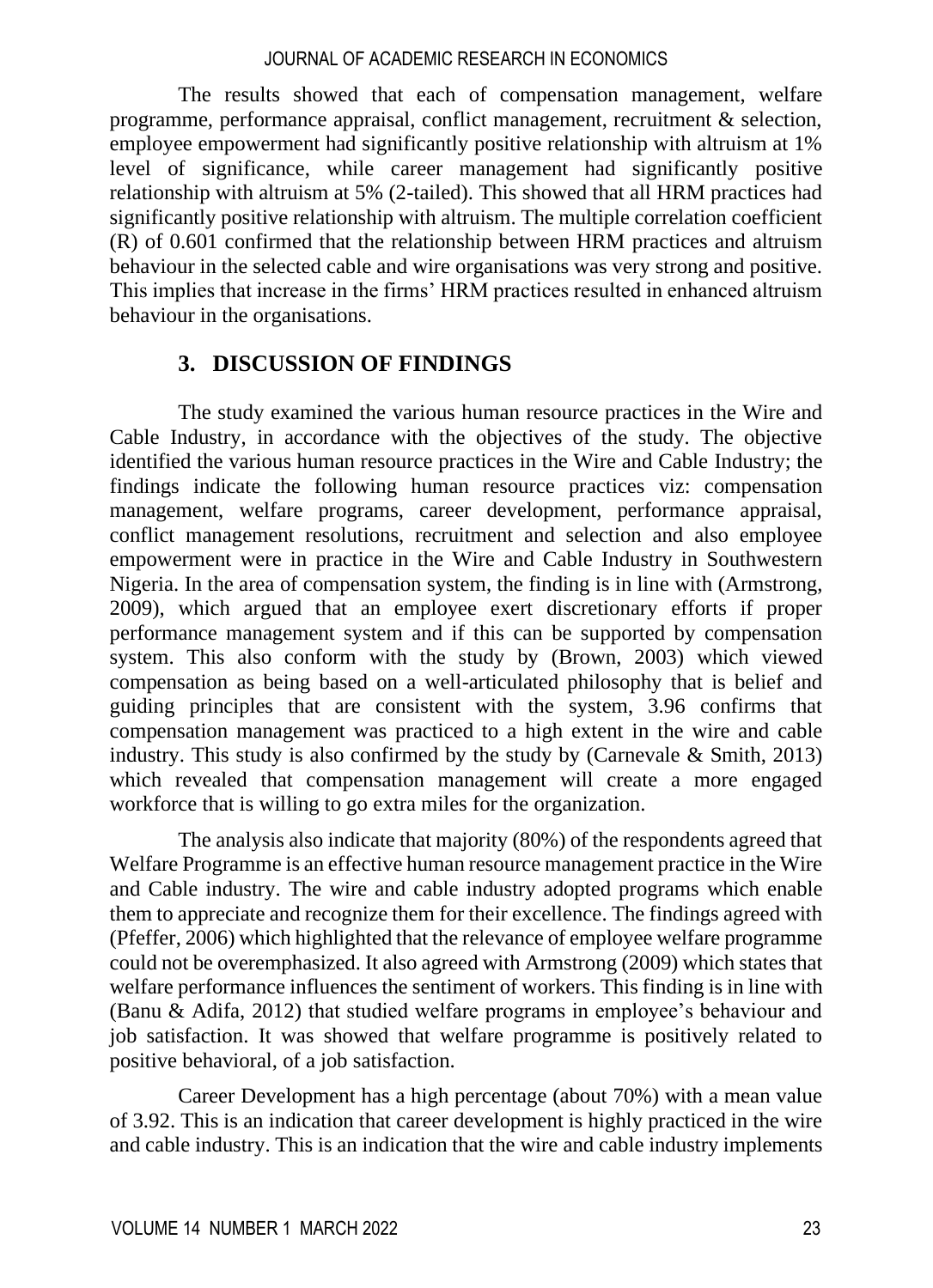a career development programme which enhances organizational loyalty, high level of job satisfaction and lower employee turnover and fewer complaints. This actually is in tune with (Carnevale  $& Smith, 2013$ ) which reiterated the fact that employees want varieties of opportunities from their work. Generally, career development enables manager to plan, organize, formalize and allow development programme which are related to employees career life. The result is in line with the (Begum, Zenon & Sarker, 2014) in their study which revealed that recruitment and selection have positive impact on employee extra role behaviour.

The analysis also indicate that performance appraisal is a significant human resource management practice with a large percentage (80%) of the respondents, it has a mean value of 3.81 which signified that performance appraisal was practiced to a high extent in the wire and cable industry. This confirms the study of (Khan, 2009) which states that performance appraisal play a significant role in persuading employees performance improvement. The analysis also aligns with (Akindele, 2007) which pointed out that performance appraisal is a critical component of reinforcing appropriate behaviour within the organization and helping employees understand how to avoid inappropriate behaviour. This also agreed with (Morrow, 2011) in his study which viewed performance appraisal as an important mechanism for changing employees' attitude and behaviour.

In the area of conflict management 84% with a high mean of 4.13 pointed to the fact that it is an essential human resource management practice. These findings showed clearly that the wire and cable industry defined conflict management in their job description. It is also an indication that there are available procedures for conflict management. The findings, agreed with the study of (Olujide, Akindele  $\&$ Olorunleke, 2006) which emphasized that there will always be conflict and disagreement between workers and employers either on wages or general condition of work. This also confirms the research finding of (Omoluabi, 2001) which pointed out that a well handled conflict by management can benefit individuals and organization by producing strong and more resilient working relationship. The result therefore indicates that there are oversight teams in place and that other options are used in resolving their dispute.

In the area of recruitment and selection it is confirmed that the 76% of the respondents with a high mean of 3.96 depicts that recruitment and selection is highly practiced. The result is an affirmation that wire and cable industry in south western Nigeria disseminates information about internal and external recruitments. It is also an indication that the industry follows an agreed procedure in selecting candidate into their organization. This finding confirms the study of (Jovanovic, 2004) which maintained that recruitment and selection are important for human resource practices and that it is very crucial in organization outcome such as commitment, job satisfaction and organizational citizenship behaviour. The finding can as well be corroborated by the research finding by (Jones, 2006) which highlighted that every management process revolves around recruitment and selection, any failure in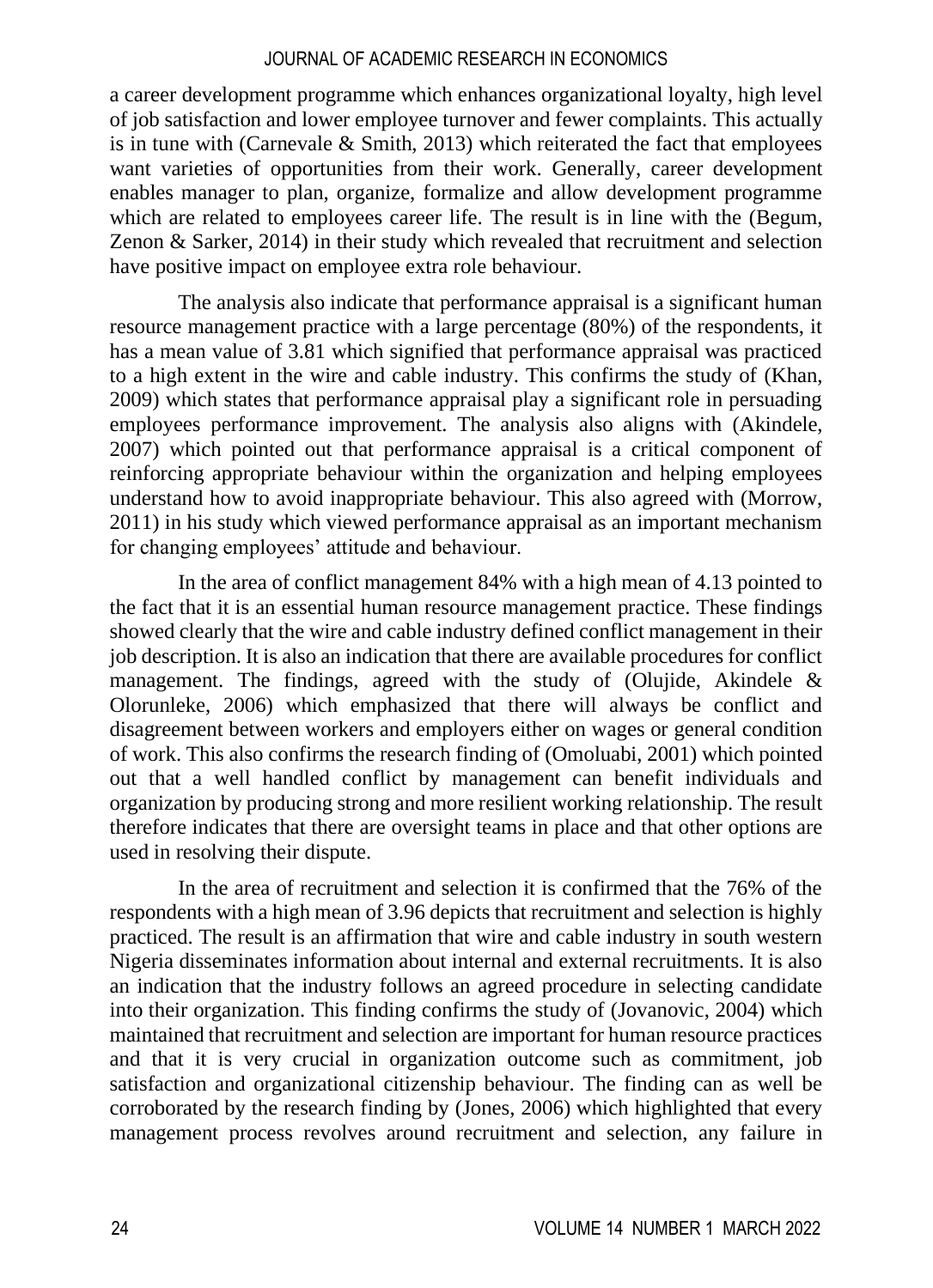recruitment may lead to difficulties for the organization. The findings also corroborate, (Sumayya & Mohammed, 2014) which revealed that recruitment and selection practice have significant influence on organizational citizenship behaviour.

In the area of employee empowerment 81% of the respondents with mean value of 3.95 agreed that employees in the wire and cable industry share ideas which are well received by both parties and that employee in the wire and cable industry are given the authority to take decision on their own. This study confirms (Ahmed & Oranye, 2010) which emphasized that employee empowerment allows employees to make important decisions on their own. This result is also in line with (Noorlisa & Hasni, 2006), which reiterated that employees always felt that they are valued if they are involved in decision making. This invariably creates a feeling of job satisfaction and commitment which invariably lead to evolvement of organizational citizenship behaviour. Wu and Charturvedi (2009) also corroborate the findings; they reiterate that employee empowerment is significantly related to organizational citizenship behaviour. This finding is also in line with (Wood  $&$  Wall, 2007) which emphasized that human resource is the most important factor for growth and development of any organization. Generally, the findings in this objective agreed with the study by (Obasan, Hassan & Ogunkoya, 2014) which indicates a strong positive relationship between human resource practices and organizational citizenship behaviour. Nadeen, Rasheed and Khaneya (2012), also corroborate a link between the resource management and organizational citizenship behaviour. The second objective assessed the various citizenship behaviour in the Wire and Cable Industry. The analysis showed that (80%) of the respondents agreed to altruism behaviour as part of the organizational citizenship behaviour. The mean value of 4.02 on a maximum scale of 5.00 confirmed that altruism behaviour is practiced in the Wire and Cable Industry. These findings agreed with (Ishak, 2005) which indicate that Altruism is a voluntary behaviour that help specific individual within a work related problem. It also confirms the work of (Lui, & Cohan, 2010) which described altruism as a behaviour that is associated with morale factor which include job satisfaction and commitment. This is also supported by (Oyedokun & Balogun, 2011) which supported the fact that altruism is an individual disposition which reflect the tendency to behave in a way to improve the welfare of others. Courtesy was also confirmed as citizenship behaviour with a mean score of 3.94. The finding revealed that the respondents are able to tolerate occasional inconveniences. The behaviour was attested to by a high mean value of 3.94. The findings corroborate the study of (Lo & Remayah, 2009) which describes courtesy as a behaviour that prevent problem and also encourage others to work. It is also an attestation to the findings of (Podsakoff & MacKenzie, 2014) which describe courtesy as a considerate behaviour that initiates individual employees on how their actions can have positive impact on others. With regard to sportsmanship a high proportion (91%) of the respondents agreed that sportsmanship is effective organizational citizenship behaviour. The study revealed that workers in the Wire and Cable Industry do not like to abuse the right of others and they always maintain a tidy work environment. It has a high mean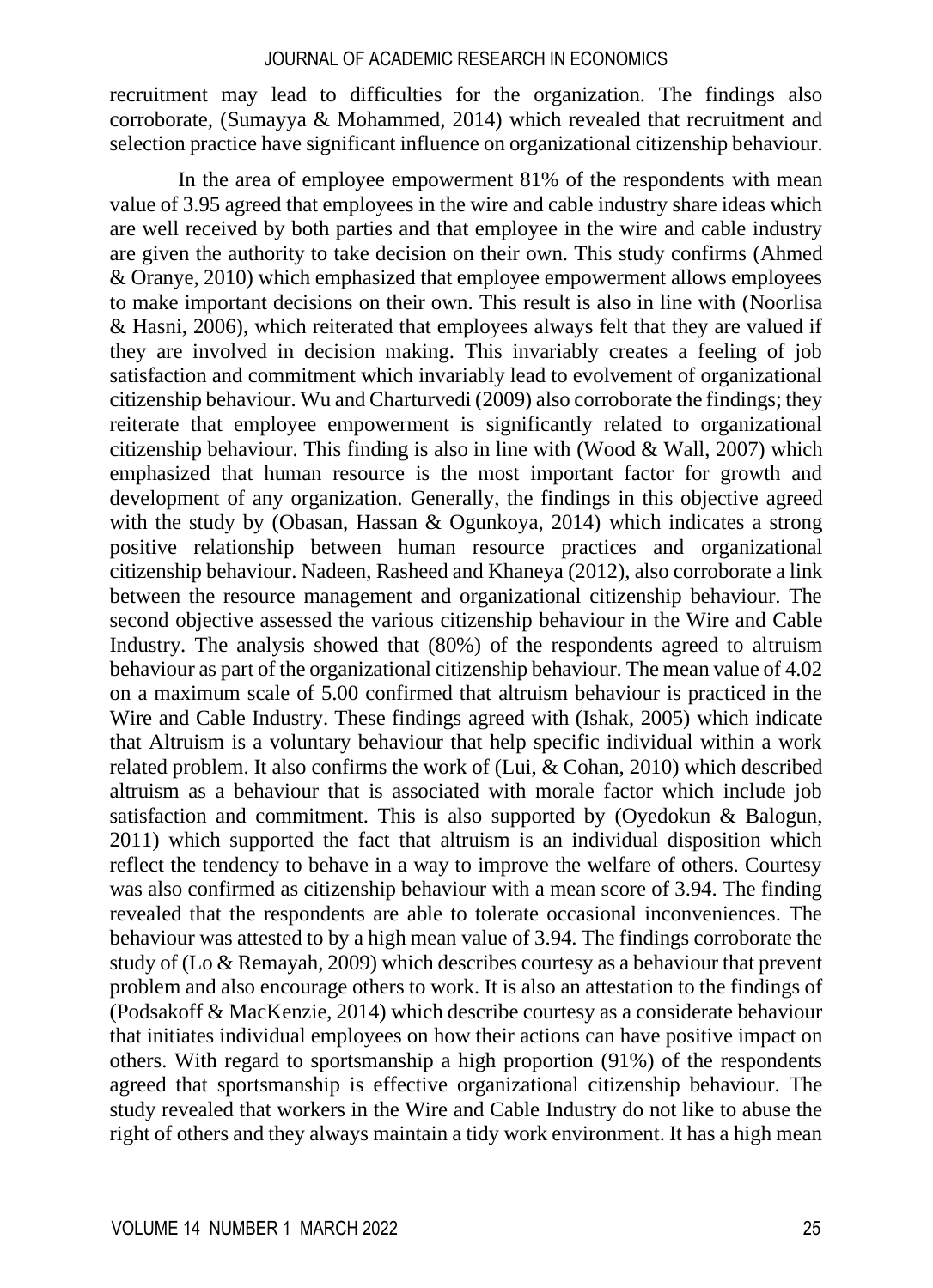value of 4.09 which showed that sportsmanship behaviour is practiced by a large number of firms in the Wire and Cable Industry. These findings are in line with (Lievens & Anseel, 2004) which described sportsmanship as the willingness of individual employees to ensure an annoying situation without complaining. This finding is also an indication that individual employees in the wire and cable industry can tolerate excesses that are normally inevitable in their workplace. They always remain positive when things are going wrong. As regard to civic virtue behaviour 77% of the respondents agreed that civic virtue is essential organizational citizenship behaviour in the Wire and Cable Industry. This also corroborates the study of (Podsakoff, MacKenzie, Paine & Bachrach, 2009), which involves recognition of being part of an organization and also accepted of responsibilities. It is also an indication that the employees keeps up with changes in the work environment. They try to protect the organization when faced with dangerous situation. The findings thereby confirmed objective two of this study which indicate that Altruism, Courtesy, Sportsmanship and Civic Virtues were practiced as citizenship behaviour in the Wire and Cable Industry. The multiple correlation of 0.601 confirmed the relationship between HRM with Altruism, 0.549 with courtesy, 0.684 with sportsmanship and 0.492 with civic virtues. The findings show that there is a significant relationship between human resource management practice and organizational citizenship behaviour.

# **4. CONCLUSION**

The study concluded that human resources management practices is a decisive factor for the employees to exhibit organizational citizenship behaviour in the wire and cable industry in southwest Nigeria. The result has indicated that HR practice such as compensation management is responsible for employees going extra miles to help their colleague and other employees. It is also revealed that the provision of welfare programme also bring about extra role behaviour to the workers. The organization develops their essential skill that is needed for the successful accomplishment of their duties. There is a good basis for employee development plan through a periodical appraisal. The oversight team is in place and various options are used in resolving conflict. It has also been revealed that the organization competitive process of selection attracts a lot of competent people.

The various component of organizational behaviour indicates that workers willingly cover that work related problems, they tolerates occasional inconvenience, and also offer suggestions of improving the work environment. They are also involved the political life of the organization and are also abreast with change in the organization. The presence of effective human resource management practices has made the employees to go extra-mile for the organization.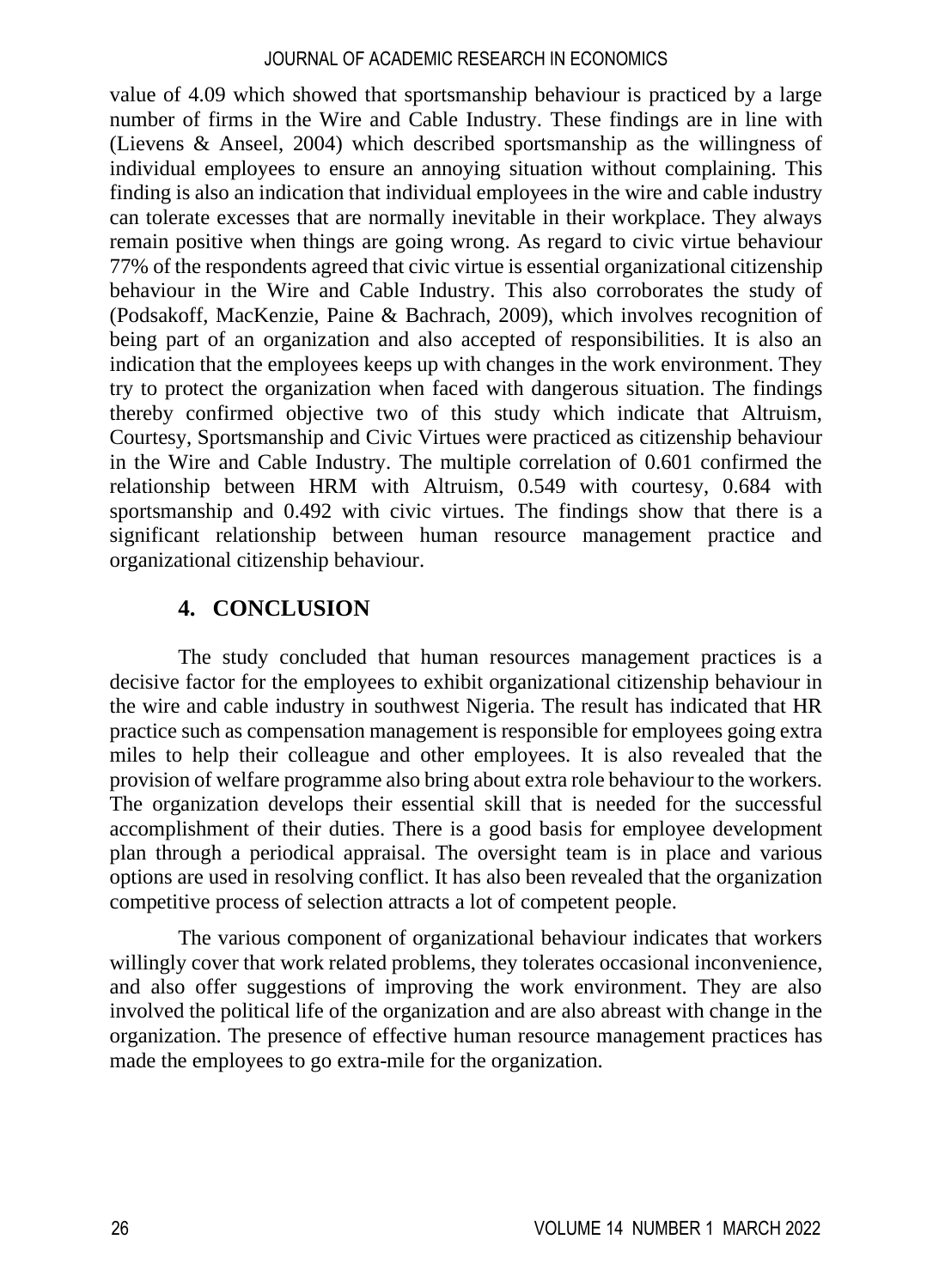# **5. RECOMMENDATIONS**

Based on the findings of the study, the following recommendations are made:

- i. In order to improve citizenship behaviour in the organization, management have an important role in establishing a result oriented human resources practices in which all employees will align with the objectives of the organization, participate in all activities in the organization and develop a creative and initiative attitude towards the organization.
- ii. Managers should be aware of organizational citizenship behaviour variables which can impact on individual and team behaviour with the resultant effect on organizational performance and productivity. Compensation should also be adequately modified.
- iii. There are the need for improvement in the civic virtues behaviour, among the employee in the Wire and Cable Industry. They need to participate more in organizational activities. There is the need for them to be more constructively responsible for organizational development. They should align themselves with the activities in the organization.
- iv. Human resource practitioners in general should encourage employee staying longer at work, they should discourage early retirement by considering the fact that aged employee tend to be more loyal, committed, with high level of interpersonal relationship which is essential for organization citizenship behaviour.
- v. Managers should also ensure positive employee welfare, necessary for stimulating organizational citizenship behaviour. The environment should be conducive for work and adequately modified to help the employees have better working conditions.

# **REFERENCES**

- Ahmed, N., and Oranye, N (2010). Empowerment, Job Satisfaction and Organization Commitment. *Journal of Nursing Management*, 18, 582-591.
- Akindele, R. I (2007). *Fundamentals of Human Resources*. Ile-Ife: Cedar Production.
- Appelbaum, E (2004). Organizational Citizenship Behaviour. *A Case Study of Culture, Leadership and Trust,* 42(1) : 13-40.
- Armstrong, M. A (2009). *Blending Formal and Informal Approaches to Management Learning.* New York: McGraw Hill.
- Banu, V.C Adifa J.M (2012). Effect of Welfare Programme on Employee Satisfaction on Public Sector. *International Journal of Market Research,* 45(1), 55-71.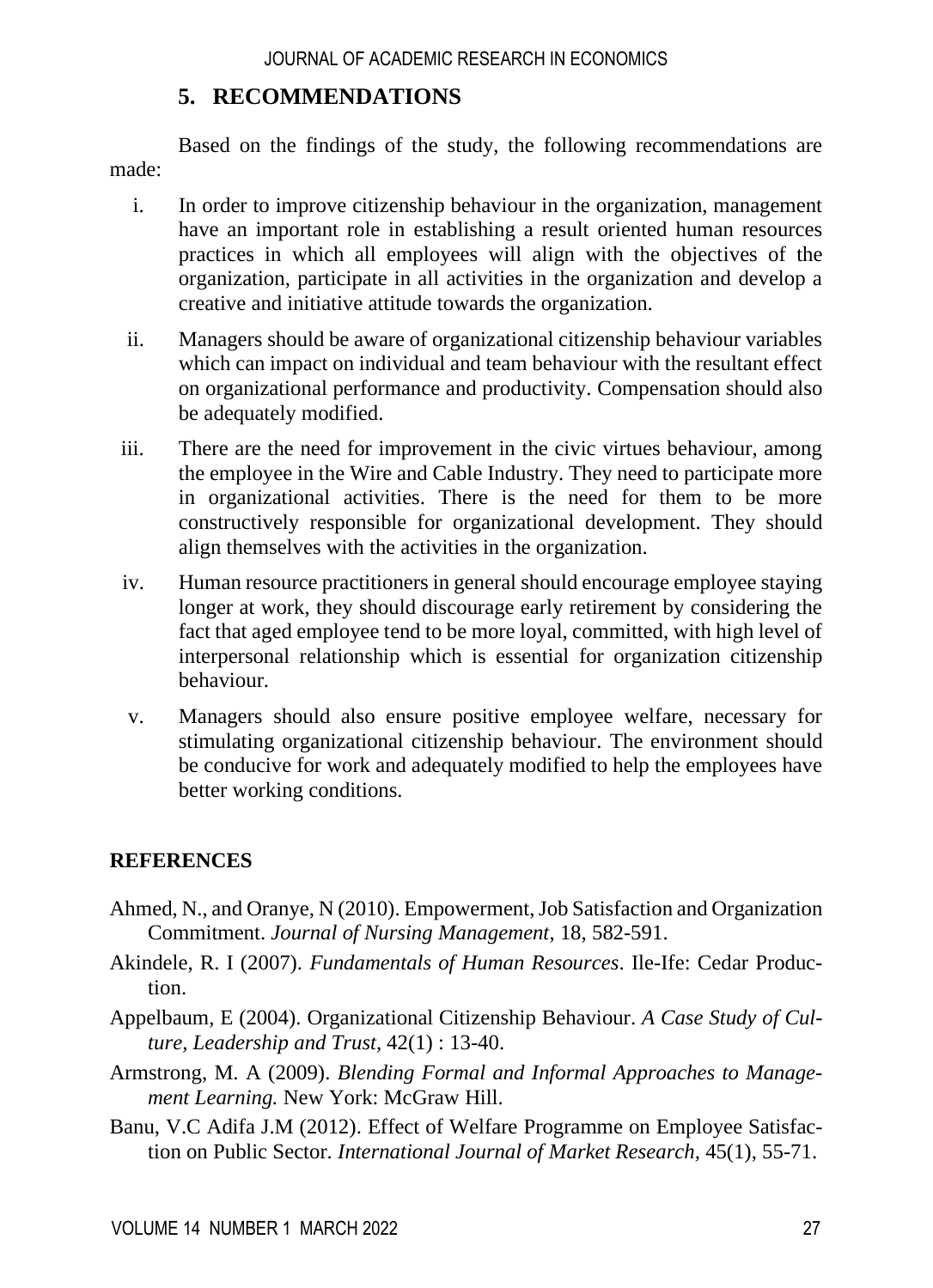- Begum, S. Zenon, S and Sarker, M (2014). Investigating the Relationship between Recruitment and Selection Practice and OCB Dimensions of Commercial Banks in China. *International Journal of Academic Research in Management*, 3(2), 146 -154.
- Brown, A (2003). A Reward Strategies. *Journal of Personnel Management*. 1:17-29.
- Buller and McEvoy (2012). Strategy, Human Resource Management and Performance. *Human Resource Management Review,* 22(1), 43-56.
- Carnevale, A., and Smith, N (2013). Workplace Basics: The Skills Employees Need and Employers Want. *Human Resource Development International* 16(5), 491- 501.
- Egbetokun, A. A (2009). *An Assessment of Innovation Capability in the Cable and Wire manufacturing Industry in Nigeria*. Unpublished M.Sc. Thesis. Technology Planning and Development Units, Obafemi Awolowo University, Ile-Ife, Nigeria.
- Ishak, N (2005). Promoting Employees Innovativeness and Organisational Citizenship Behaviour through Superior-Subordinate Relationship in Workplace. *Research and Practice in Human Resource Management*, 13 (2), 16 – 30.
- Jones, C (2006). Involving NHS Service Users in Teaching Advanced Clinical Skills. *British Journal of Nursing*,4, 462 – 465.
- Jovanovic, B (2004). Selection and the Evolution of Industry. *Econometric*, 50 (3), 649-670.
- Khan, A (2009). *Performance Appraisal System: Its effectiveness and Impact on Performance and Job Satisfaction of Technical Education and Manpower Training Department*. A PhD thesis submitted to Department of Management Sciences, Qutube University of Science and Information Technology, Pakistan.
- Lievens, F. and Anseel, F (2004). Confirmatory Factor Analysis and Invariance of an Organisational Citizenship Behaviour Measure across Samples in a Dutch Speaking Context. *Journal of Occupational and Organisational Psychology*,77,  $299 - 306.$
- Lui, Y. and Cohan, A (2010). Values, Commitment and OCB among Chinese Employees. *Internal Journal of Intercultural Relations*, 34, 493-506.
- Lo, M.C. and Remayah, T (2009). Dimensionality of Organizational Citizenship Behaviour (OCB) in a Multicultural Society. A case Study of Malaysia. *International Business Research*, 2, 48-55.
- Morrow, P. C (2011). Managing organisational Commitment: Insights from Longitudinal Research. *Journal of Vocational Behaviour*, 79, 18-35.
- Nadeem, A., Rasheed, A. and Khaweya, J (2012). An Exploration of Predictors of Organisational Citizenship Behaviour and its Significant Link to Human Resource Practices. *International Journal of Business Humanities and Technology* 2 (4), Pp.  $99 - 106$ .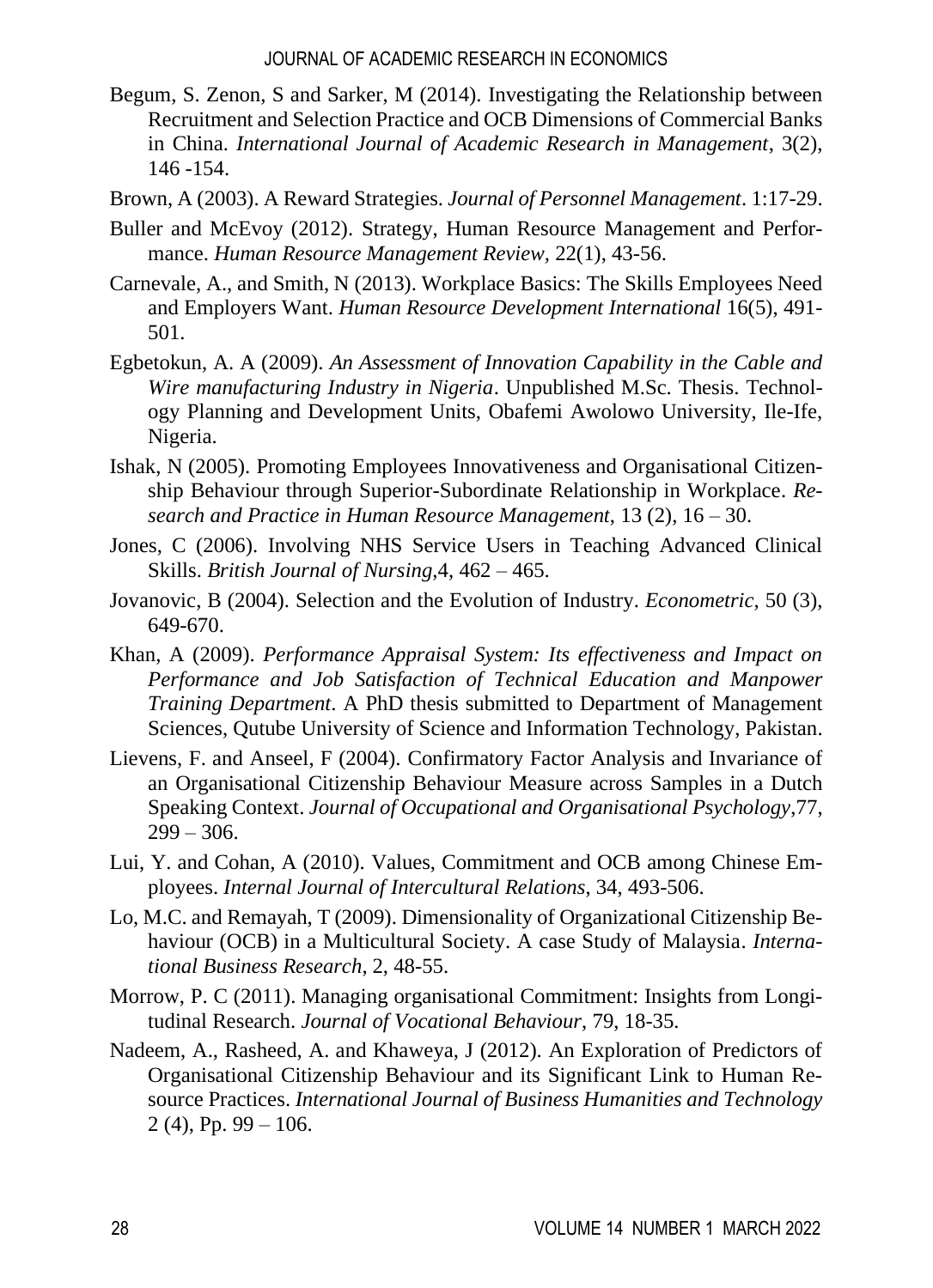- Noorlisa, K. and Hasni, M (2006). The Effects of Total Quality Management Practices on Employees Work Related Attitudes. *The TQM Magazine*, 18 (1), 30 – 33.
- Nunnaly, J (1978). *Psychometric Theory (2nd Edition)*. New York: McGraw-Hill. 57,1325-1345.
- Obasan, K. A., Hassan, B. and Ogunkoya, O. A (2014). Organizational Citizenship Behaviour as Correlate of Performance Appraisal. *A Study of Academic Staff in Nigeria Tertiary Institutions*, vol. 6, No. 6(2), 1-13.
- Oyedokun, O and Balogun, S (2011). Psycho-Socio Cultural Analysis of Attitude Towards Littering in a Nigerian Urban City. *Ethiopian Journal of Environment Studies and Management*. 4(1): 68-80.
- Oladele, J, (2012). *Human Resources Management in Nigeria*. Ado-Ekiti: PETOA Publishing.
- Olujide, J., Akindele, R. I. and Olorunleke, G. K (2006). Influence of Trade Union on Industrial Management in Nigeria. *Journal of the Southern Africa Institutive for Management Scientists*, 15 (4), 49 -56.
- Omoluabi, P. F (2001). Principles of Processes of Conflictology. *Ife Psychology*, 9 (3), 1-13.
- Organ, D. W (2006). Organisational Citizenship Behaviour: It's Construct Clean up Time. *Human Performance*, 10 (2), 85 – 97.
- Organ, D. W (1998). *Organisational Citizenship Behaviour: The Good Soldier Syndrome*. Lexington, M.A: Lexington Books.
- Podsakoff, P. M., MacKenzie, S., Paine, B. and Bachrach, D. G (2009). Organisational Citizenship Behaviour: A Critical Review of the Theoretical and Empirical Literature and Suggestion for Future Research. *Journal of Management*, 26  $(3), 513 - 563.$
- Podsakoff, P. M. and MacKenzie, S (2014). Impact of Organizational Citizenship Behaviour on Organizational Performance. A Review and Suggestion for Future Research. *A Special Issue of Human Performance* 70(2), 133-151.
- Pfeffer, J (2006). *Competitive Advantage through People: Unleashing the Power of the Workforce*. Boston: Harvard University Press.
- Rafferty, A. M., Maben, J. W. and Robinson, D (2005). Organisational Citizenship Behaviour: What makes a Good Employer? *International Council of Nurses Journal*, 3, 47 – 51.
- Sumayya, B. S., and Mohammed, A (2014). Organisational Citizenship Behaviour. *International Journal of Academic Research in Management*, 3 (2), 146-154.
- Wood, S., and Wall, T (2007). Work Enrichment and Employee Voice in Human Resource Management Performance Studies. *International Journal of Human Resources Management*, 18, 1335-72.